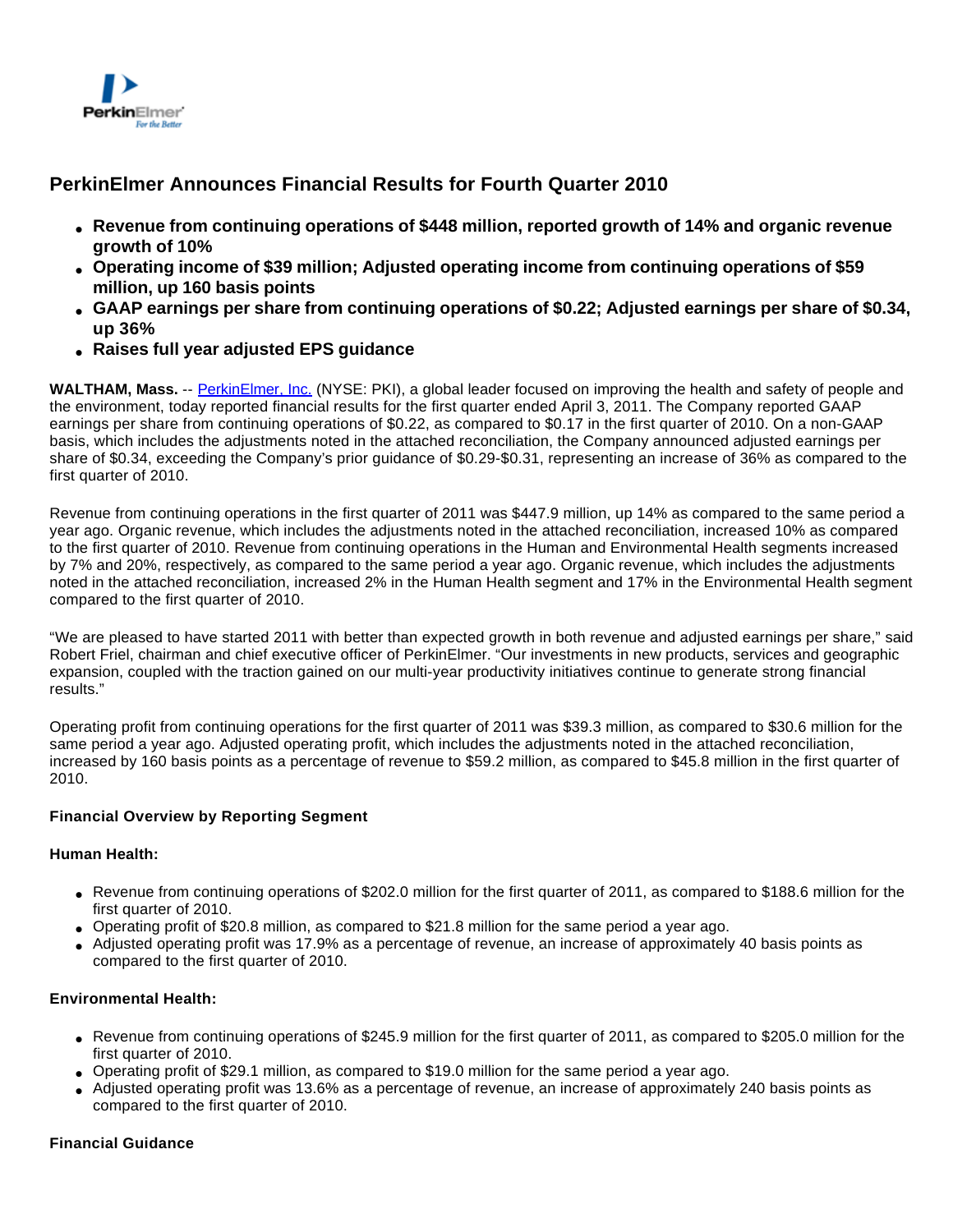For the full year 2011, the Company forecasts organic revenue to increase in the mid single digit range relative to 2010. The Company forecasts GAAP earnings per share from continuing operations in the range of \$1.05 to \$1.10 and on a non-GAAP basis, which is expected to include the adjustments noted in the attached reconciliation, adjusted earnings per share in the range of \$1.62 to \$1.67 as compared to the Company's previously communicated guidance range of \$1.56 to \$1.64.

### **Conference Call Information**

The Company will discuss its first quarter results and its outlook for business trends in a conference call on Thursday, May 5, 2011 at 5:00 p.m. Eastern Time (ET). To access the call, please dial (617) 614-4908 prior to the scheduled conference call time and provide the access code 91223615. A playback of this conference call will be available beginning 8:00 p.m. ET, Thursday, May 5, 2011. The playback phone number is (617) 801-6888 and the code number is 84672642.

A live audio webcast of the call will be available on the Investor section of the Company's Web site, www.perkinelmer.com. Please go to the site at least 15 minutes prior to the call in order to register, download, and install any necessary software. An archived version of the webcast will be posted on the Company's Web site for a two week period beginning approximately two hours after the call.

#### **Use of Non-GAAP Financial Measures**

In addition to financial measures prepared in accordance with generally accepted accounting principles (GAAP), this earnings announcement also contains non-GAAP financial measures. The reasons that we use these measures, a reconciliation of these measures to the most directly comparable GAAP measures, and other information relating to these measures are included below following our GAAP financial statements.

#### **Factors Affecting Future Performance**

This press release contains "forward-looking" statements within the meaning of the Private Securities Litigation Reform Act of 1995, including, but not limited to, statements relating to estimates and projections of future earnings per share, cash flow and revenue growth and other financial results, developments relating to our customers and end-markets, and plans concerning business development opportunities and divestitures. Words such as "believes," "intends," "anticipates," "plans," "expects," "projects," "forecasts," "will" and similar expressions, and references to guidance, are intended to identify forward-looking statements. Such statements are based on management's current assumptions and expectations and no assurances can be given that our assumptions or expectations will prove to be correct. A number of important risk factors could cause actual results to differ materially from the results described, implied or projected in any forward-looking statements. These factors include, without limitation: (1) markets into which we sell our products declining or not growing as anticipated; (2) fluctuations in the global economic and political environments; (3) our failure to introduce new products in a timely manner; (4) our ability to execute acquisitions and license technologies, or to successfully integrate acquired businesses and licensed technologies into our existing business or to make them profitable, or successfully divest businesses; (5) our failure to adequately protect our intellectual property; (6) the loss of any of our licenses or licensed rights; (7) our ability to compete effectively; (8) fluctuation in our quarterly operating results and our ability to adjust our operations to address unexpected changes; (9) significant disruption in third-party package delivery and import/export services or significant increases in prices for those services; (10) disruptions in the supply of raw materials and supplies; (11) the manufacture and sale of products exposing us to product liability claims; (12) our failure to maintain compliance with applicable government regulations; (13) regulatory changes; (14) our failure to comply with healthcare industry regulations; (15) economic, political and other risks associated with foreign operations; (16) our ability to retain key personnel; (17) significant disruption in our information technology systems; (18) restrictions in our credit agreements; (19) our ability to realize the full value of our intangible assets; (20) significant fluctuations in our stock price; (21) reduction or elimination of dividends on our common stock; and (22) other factors which we describe under the caption "Risk Factors" in our most recent annual report on Form 10-K and in our other filings with the Securities and Exchange Commission. We disclaim any intention or obligation to update any forward-looking statements as a result of developments occurring after the date of this press release.

#### **About PerkinElmer**

PerkinElmer, Inc. is a global leader focused on improving the health and safety of people and the environment. The company reported revenue of approximately \$1.7 billion in 2010, has about 6,200 employees serving customers in more than 150 countries, and is a component of the S&P 500 Index. Additional information is available through 1-877-PKI-NYSE, or at [www.perkinelmer.com.](http://www.perkinelmer.com/)

For a full report with financials, [download the full report PDF file.](http://ir.perkinelmer.com/common/download/download.cfm?companyid=PKI&fileid=476133&filekey=69bd229f-a5c6-4137-895d-f6717760ccc1&filename=5511%5FPE%2Epdf)

For further information regarding PerkinElmer, please contact:

Investor Relations: